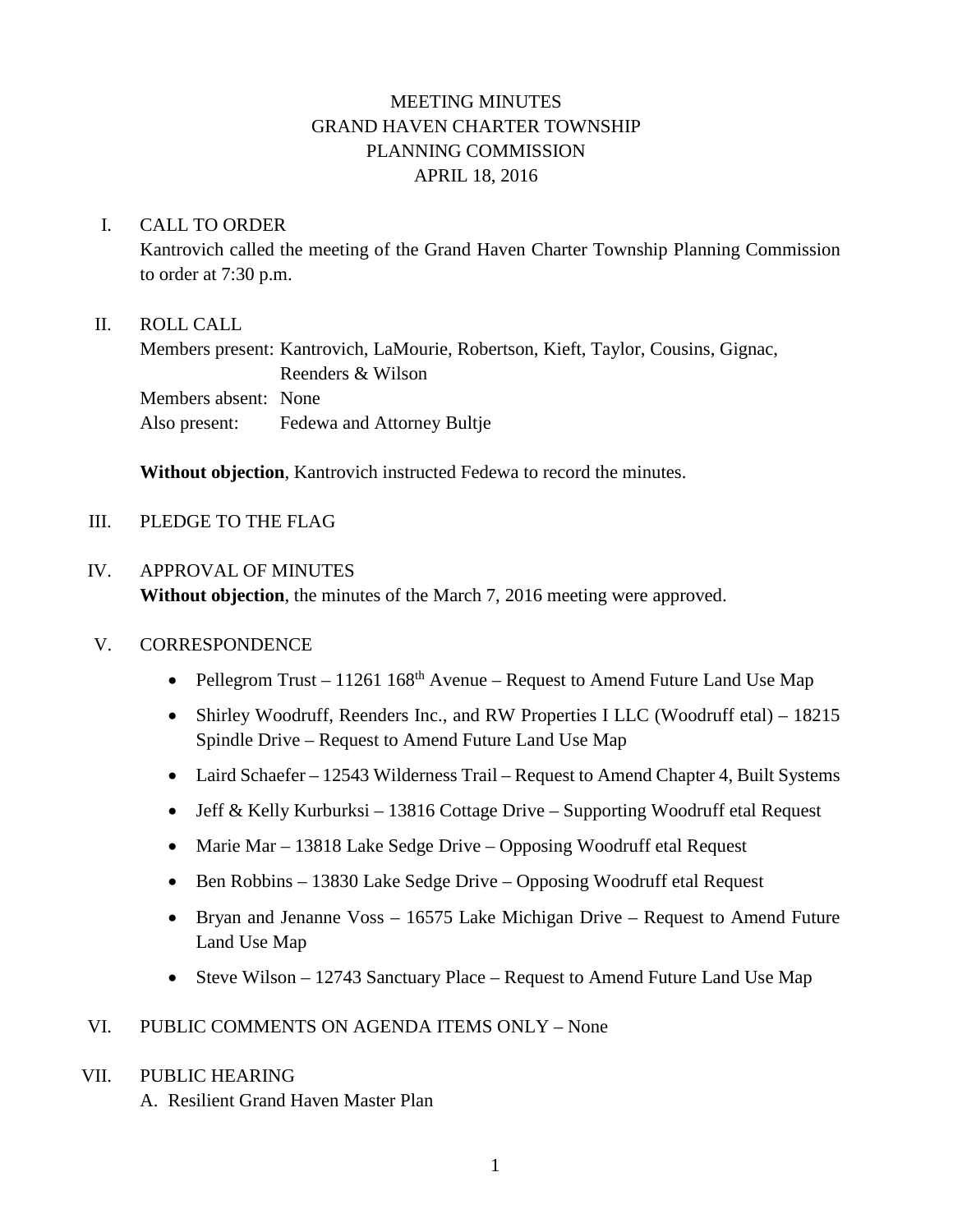Kantrovich opened the public hearing at 7:35 p.m.

Fedewa provided an overview through a memorandum dated April 14<sup>th</sup>.

- Rick Pellegrom Sr. 11261 168<sup>th</sup> Avenue, requesting an amendment to the Future Land Use Map:
	- o Requesting to master-plan a 25 acre parcel as Rural Residential instead of Agricultural Preserve.
	- o Desire to rezone to Rural Preserve and allow his son to build a home.
	- o Property is low ground, wooded, and not suitable for agriculture.
	- o Property has access to municipal water and natural gas.
- Rick Pellegrom Jr. 15293 Steeplechase Court, supporting the Pellegrom Sr. request to amend the Future Land Use Map:
	- o Supports his father's request to amend the Future Land Use Map.
	- o Desires to purchase 10 acres and build a large single family home that is setback several hundred feet from the road.
- Melissa Satterfield 15694 Kitchel Lane, requesting an amendment to the Future Land Use Map on behalf of Shirley Woodruff, Reenders Inc., and RW Properties I LLC:
	- o Have a purchase agreement in place with the Ottawa County Road Commission to purchase their 27 acres of land.
	- o Requesting to master-plan the 27 acres as High Density Residential instead of Medium Density Residential.
	- o Local developer desires to develop a senior living community that includes affordable, and market rate units.
		- **Proposing 116 senior apartments and 110 assisted living units.**
		- Existing Village at the Pines has 89 senior apartments, and Grand Pines has 110 assisted living units.
		- Anticipate construction beginning in 2017, but is dependent on financing.
	- o Did make contact with 1 Cottage Hills resident that is supportive of the request, and the project.
- Craig Kendall 13805 Lake Sedge Drive, opposing the Woodruff etal request to amend the Future Land Use Map: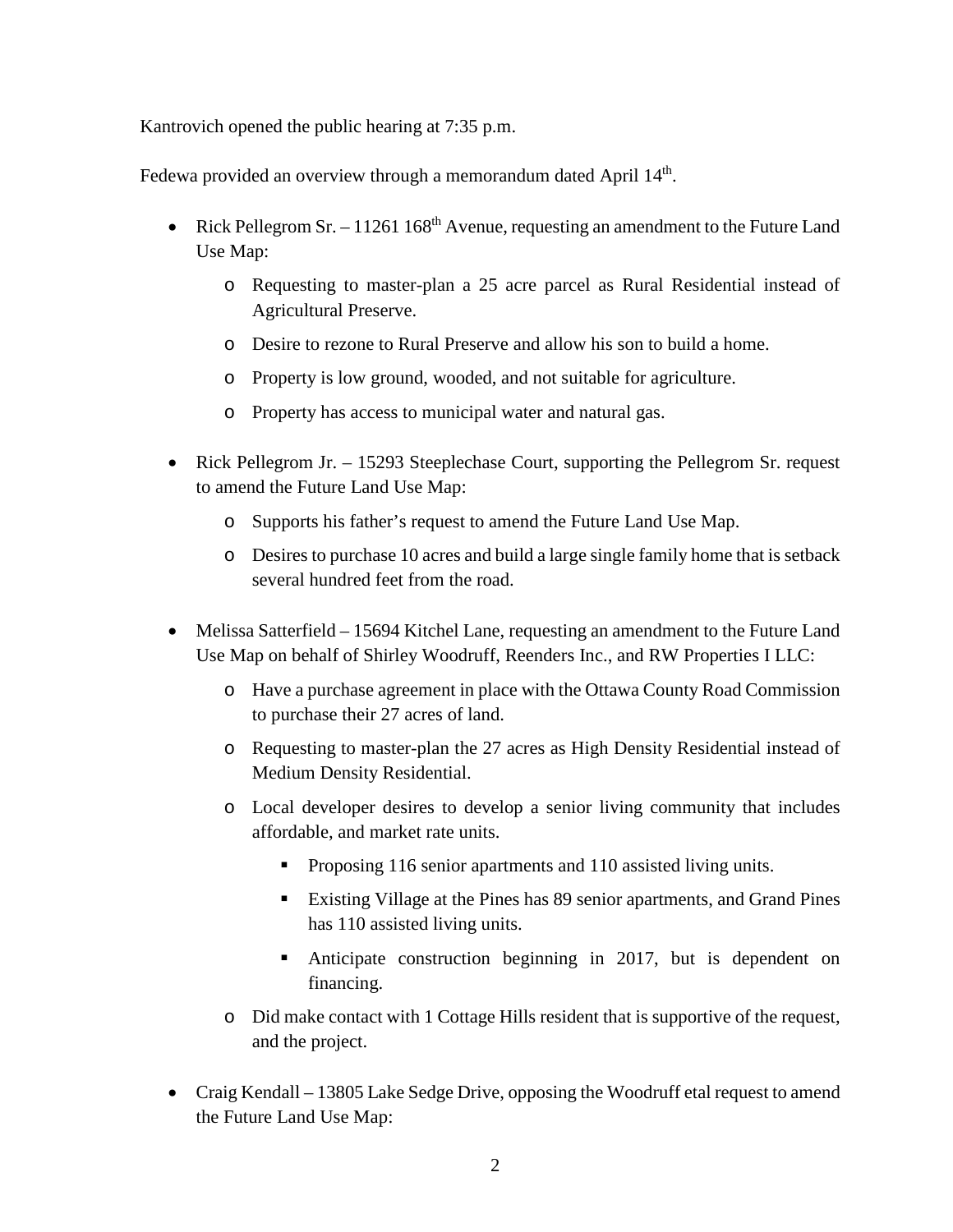- o Disappointed the developer only met with 1 Cottage Hills resident.
- o High Density Residential is concerning when compared to Medium Density Residential due to potential noise and traffic issues. Did not anticipate an HDR development next door when purchasing their home.
- $\circ$  Believes there is a similar assisted living development being proposed on 172<sup>nd</sup> Avenue.
- Gail Harrison 11711 144<sup>th</sup> Avenue, offered general comments:
	- o Wishes the Township would have provided more notification to residents that the Master Plan was being revised, specifically in the Township Newsletter.
	- o Has been a resident for 30+ years and has concerns about drinking water.
		- Ouestioned if there is access to municipal water on  $144<sup>th</sup>$  Avenue, whether through the Township or Robinson Township.
		- Questioned why new developments receive access to municipal water. Believes it should be offered to existing residents before new residents.
		- Concerned the nearby agricultural operations are contaminating her drinking water.
		- Concerned the agricultural operations are draining the aquifer and will ultimately lose the ability to obtain potable water through a private water well.
- Todd DuBridge 13809 Cottage Drive, opposing the Woodruff etal request to amend the Future Land Use Map:
	- o Questioned the developer's timing of contacting Cottage Hills residents and requesting an amendment to the Future Land Use Map.
	- o Questioned what type of notice the residents should have received for the request to amend the Map, and what type of notice should be received for a rezoning application.
- Shirley Woodruff 18215 Spindle Drive, requesting an amendment to the Future Land Use Map on behalf of Reenders Inc. and RW Properties I LLC:
	- o Apologized to the Cottage Hills residents for not making contact earlier. The time has been consumed by engineering work for the proposed senior housing project.
	- o Believes Service Professional is a much higher use than the proposed senior housing campus. Therefore, the senior housing campus would be a "better fit" for the Cottage Hills neighborhood.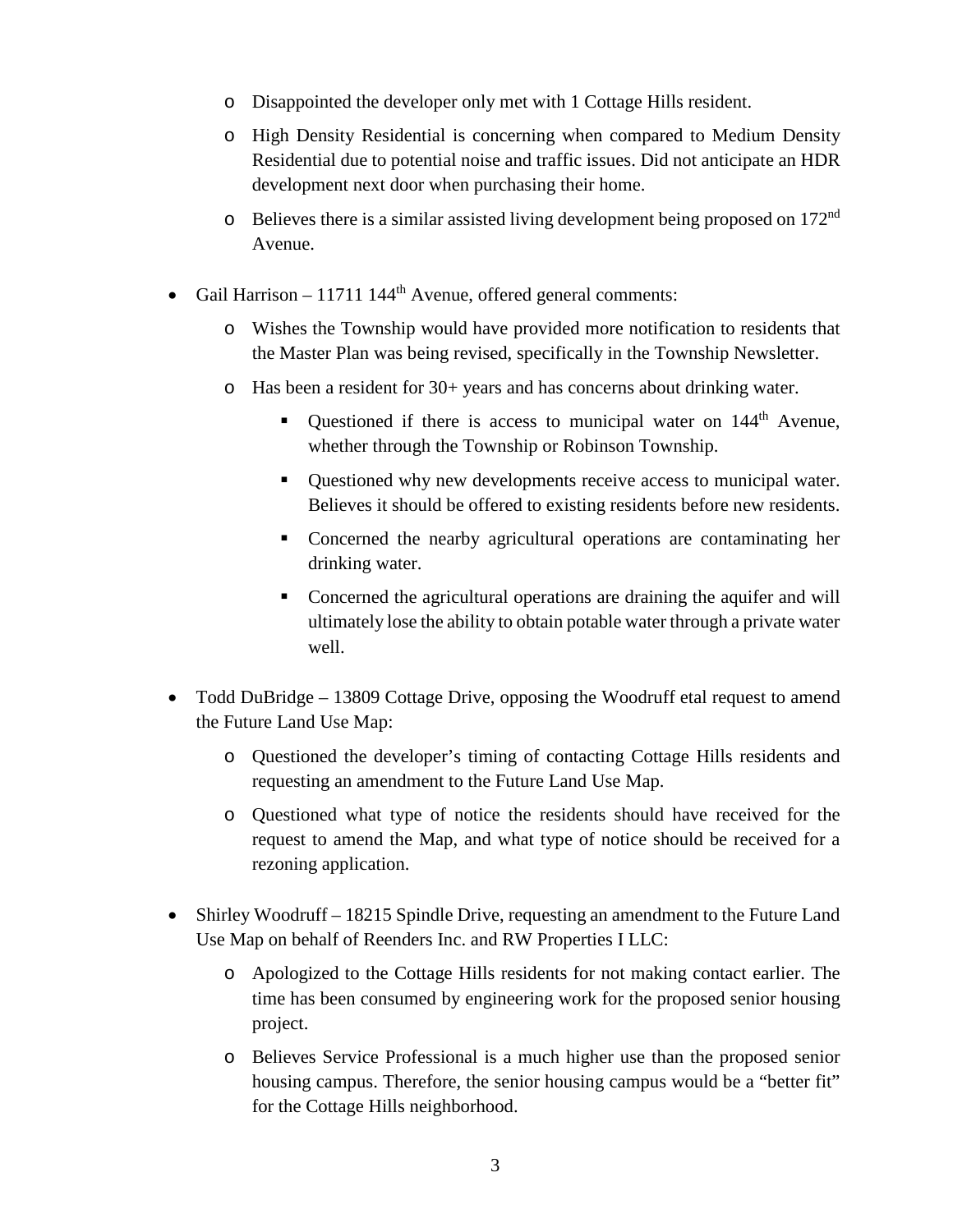o Indicated that approximately ¾ of the senior apartments would have a personal vehicle, but the assisted living units typically do not have a vehicle.

Kantrovich closed the public hearing at 8:29 p.m.

# VIII. OLD BUSINESS

A. Resilient Grand Haven Master Plan

The Master Plan and amendment requests were discussed by Commissioners and focused on:

- Pellegrom request to amend Future Land Use Map from Agricultural Preserve to Rural Residential.
	- o Owned property for many decades.
	- o Property is not suitable for agriculture.
	- o Anticipation of rezoning to Rural Preserve is compatible with surrounding land uses.
	- o Commission is agreeable to this request.
- Fedewa noted a second resident, Mary Lou Bender (a neighbor to the Pellgrom's) located at 11355 168<sup>th</sup> Avenue had verbally discussed with staff the desire to rezone the 10 acre parcel that is adjacent to her home in order to allow her son to build a home. Staff requested the Planning Commission consider this request.
	- o Bender was present in the audience and agreed with staff's request.
	- o Similar to the Pellegrom request, Bender is requesting the property be masterplanned for Rural Residential instead of Agricultural Preserve.
		- Owned property for many decades.
		- Anticipation of rezoning to Rural Preserve is compatible with surrounding land uses.
		- Commission is agreeable to this request.
- Woodruff etal request to amend Future Land Use Map from Medium Density Residential to High Density Residential.
	- o Residents of the Cottage Hills neighborhood were aware the Ottawa County Road Commission (OCRC) property was zoned Service Professional (SP) at the time of purchase. Current zoning allows more intense land uses than what is being requested by Woodruff etal.
	- o The stub street in Cottage Hills supports the anticipation of future development.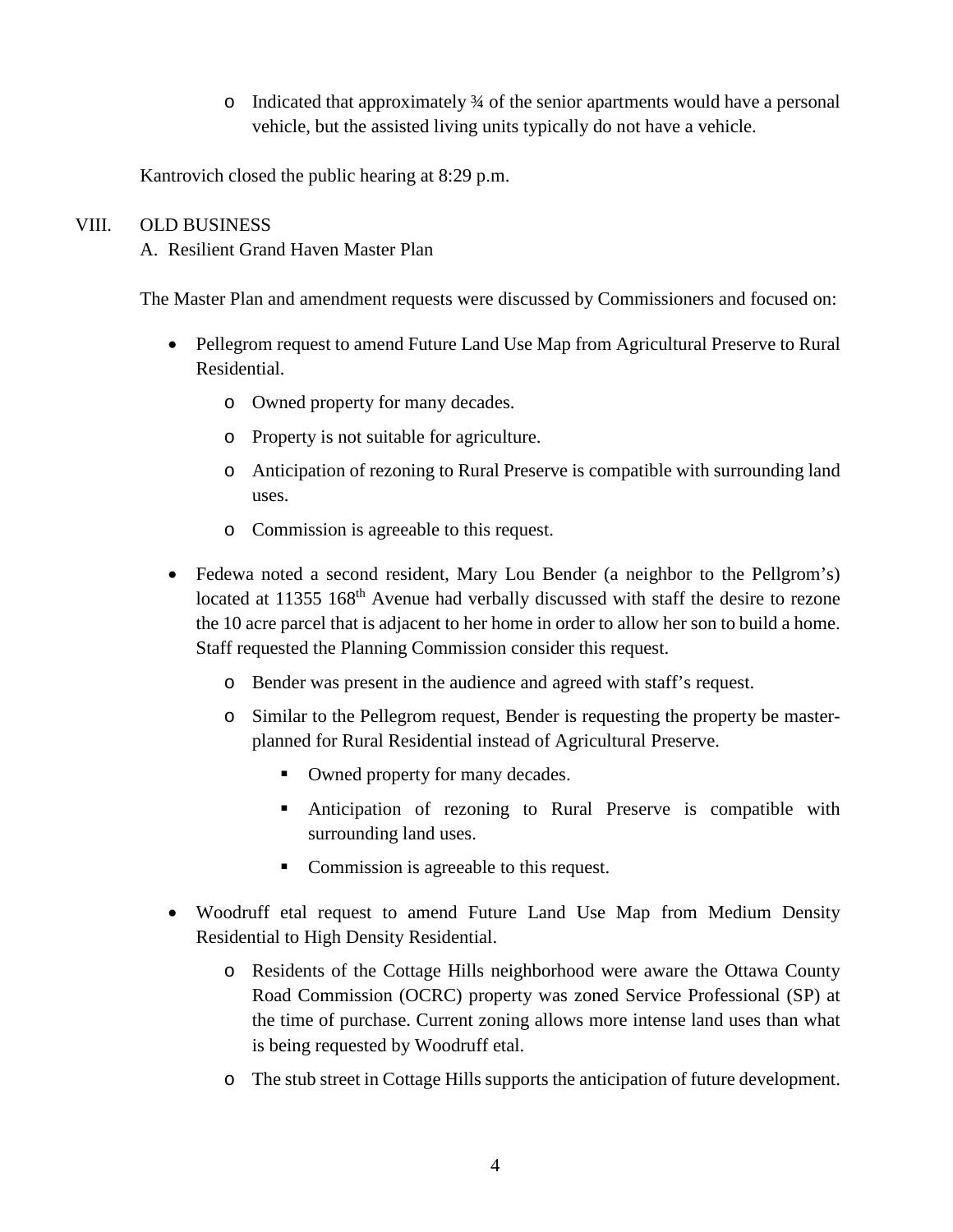- o Cottage Hills is the only residential development adjacent to this land. Other surrounding uses are a sand mining operation, schools, church, the OCRC, and industrial. These more intense land uses lend themselves to a higher residential use on the 27 acres.
- o Uncomfortable with master-planning the land for High Density Residential. Rather, the Commission believes the creation of a new Future Land Use category known as Medium-High Density Residential is more suitable. This category would specify the corresponding zoning district is Residential PUD and the description of this category will lend itself to uses that generate less traffic than a traditional multiple family development. For example, senior housing, adult day care, assisted living facilities, etc. are the anticipated land uses that would be suitable for this location.
- At which time several members of the audience requested to speak on the Woodruff etal request. Chairperson Kantrovich made an exception and permitted the audience members to speak outside of the public hearing and designated comment periods:
	- o Steve Davis 13786 Lake Sedge Drive:
		- Requested assurances that public notices will be sent to Cottage Hills residents if a development and/or rezoning occurs on the 27 acre OCRC property.
	- o Toni Richardson 13783 Cottage Drive:
		- Believes the Planning Commission would deny the request if more residents were present at the meeting expressing their opposition.
- Chairperson Kantrovich invited Voss to present information on the request to amend the Future Land Use Map from Agricultural Preserve to Rural Residential.
	- o Voss 16575 Lake Michigan Drive:
		- Request is consistent with the existing land uses that surround the property.
		- Recently purchased the property and is currently building a single family dwelling.
		- Desire to apply for a land division in the future in order to allow his father build a dwelling next door.
	- o The Planning Commission indicated this situation is different than Pellegrom and Bender because the property was purchased under the current zoning ordinance and Future Land Use Map. Furthermore, the parent parcel is not large enough to divide and rezone to Rural Preserve. Rather, Rural Residential would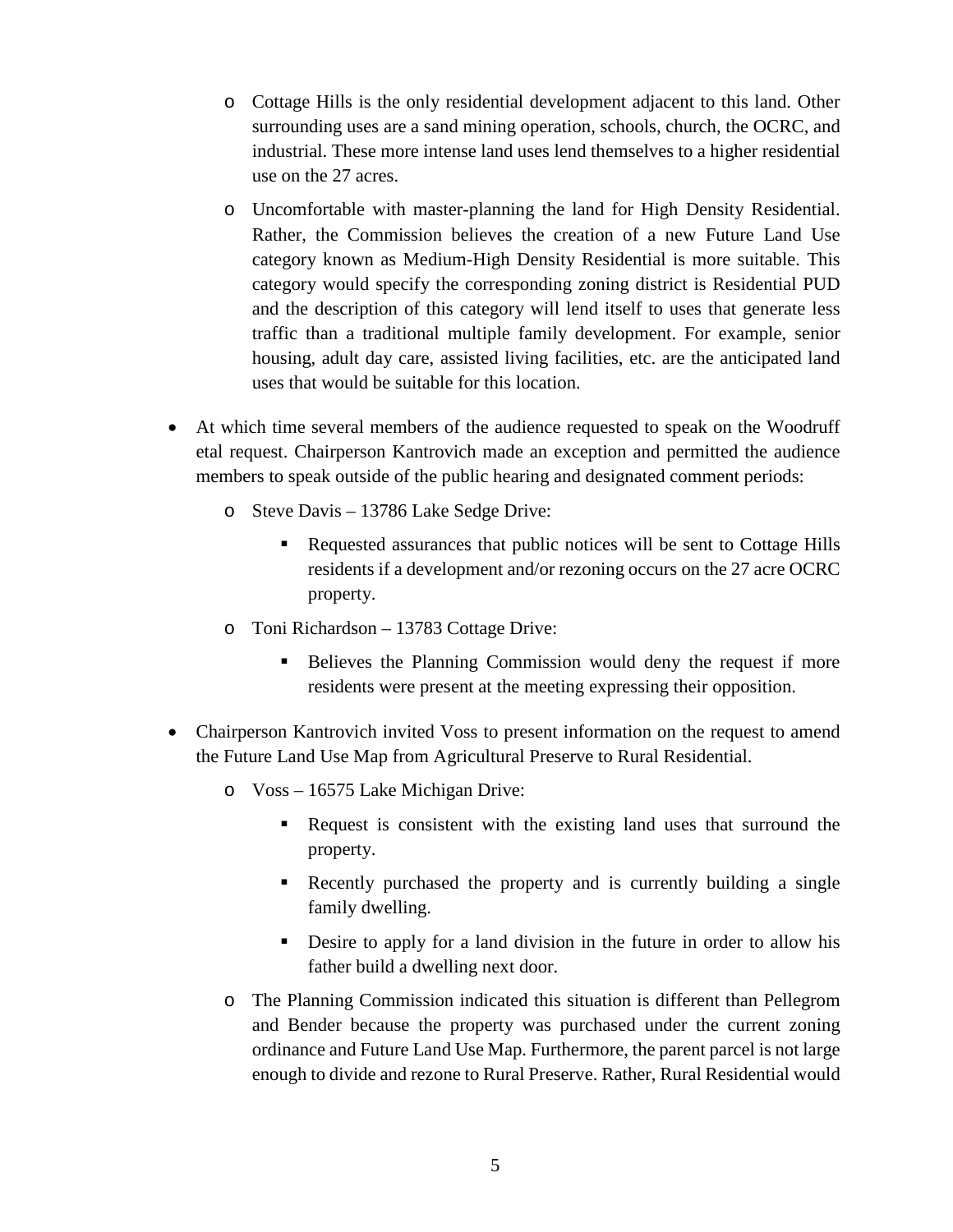be the only option and the minimum lot size is too small for the Southwest Quadrant and may encourage additional development.

- Chairperson Kantrovich invited Wilson to present information on the request to amend the Future Land Use Map from Agricultural Preservation to Commercial.
	- o Wilson recused himself in order to make this presentation.
	- o Steve Wilson 12743 Sanctuary Place:
		- **•** Property was purchased in 2006. It is zoned Agricultural.
		- The 1996 2005 Future Land Use Maps master-planned a portion of the parcel for Commercial with the remainder being Medium Density Residential. It was only in 2009 when it was converted to Agricultural Preservation.
	- o The Planning Commission indicated that historically the Township has masterplanned a portion of the property to be Commercial, which is an appropriate use for that location because it abuts a major intersection of US-31 and Lincoln Street.
		- It was also reiterated that an important goal is to complete a Traffic Impact Study on the Lincoln Street Corridor in order to determine the impact of M-231 and make informed land use decisions for that area.
	- o The Planning Commission agrees that a small portion of the property should be master-planned for Commercial and the remainder will continue to be masterplanned as Agricultural Preservation.
- It was requested that staff and the Attorney provide information on the different ways municipal water is provided to residents:
	- o Most commonly the developer, at their expense, extends municipal water into a new development site; residents can petition the Township to establish a Special Assessment District to extend municipal water; the Township could request residents to vote on a debt millage to extend municipal water; and as a result of a developer extending municipal water into a new development an adjacent property owner can elect to connect to the main and abandon the private water well.
	- o It was noted the vast majority of private wells in the Township use surface water, and are not drawing water from the aquifer.
	- o The Planning Commission directed staff to draft a memo to the Board to determine what action the Township would take in the event private wells become dry and residents are in need of potable water.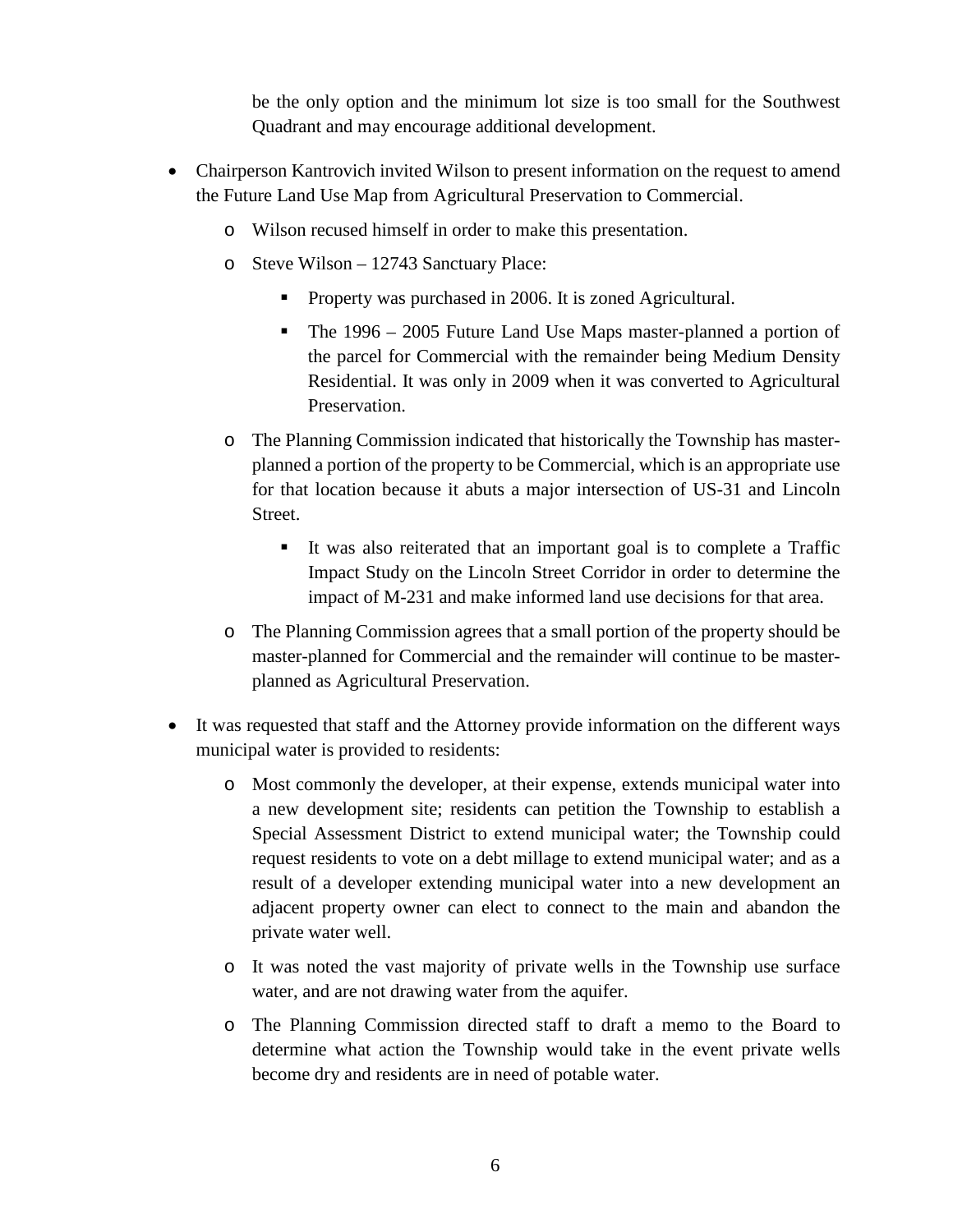**Motion** by Wilson, supported by Gignac, to **conditionally approve** the 2016 Resilient Grand Haven Master Plan pursuant to the Michigan Planning Enabling Act of 2008, as amended. Approval shall be conditioned upon the following revisions that must be completed prior to sending the Plan to the Township Board for final approval:

- 1. Amend the Executive Summary and Chapter 9 to include the new future land use category known as Medium-High Density Residential.
- 2. Amend Future Land Use Map #9.1 to master-plan approximately 25 acres of the southern part of parcel 70-07-04-100-028, parcel 70-07- 04-400-028, and parcel 70-07-04-200-025 as Medium-High Density Residential instead of Medium Density Residential.
- 3. Amend Future Land Use Map #9.1 to master-plan parcel 70-07-21- 400-015 as Rural Residential instead of Agricultural Preservation.
- 4. Amend Future Land Use Map #9.1 to master-plan parcel 70-07-21- 400-026 as Rural Residential instead of Agricultural Preservation.
- 5. Amend Future Land Use Map #9.1 to master-plan approximately 6.5 acres of the western part of parcel 70-07-15-100-011 as Commercial instead of Agricultural Preservation.
- 6. Amend Chapter 4, Built Systems, to acknowledge the West Michigan Shoreline Regional Development Commission and Metropolitan Planning Organization.

#### **Which motion carried unanimously**, as indicated by the following roll call vote:

Ayes: Wilson, Robertson, Taylor, Kieft, Cousins, LaMourie, Reenders, Gignac, Kantrovich Nayes: None

#### IX. NEW BUSINESS

A. Piper Lakes PUD Extension

Fedewa provided an overview through a memorandum dated April 14<sup>th</sup>.

**Motion** by Gignac, supported by Kieft, to recommend to the Township Board **approval** of the requested 1 year extension (*i.e., April 18, 2017*) for the Piper Lakes Apartments PUD based on the request meeting the applicable requirements of Section 17.04.7.A of the Grand Haven Charter Township Zoning Ordinance. **Which motion carried unanimously**.